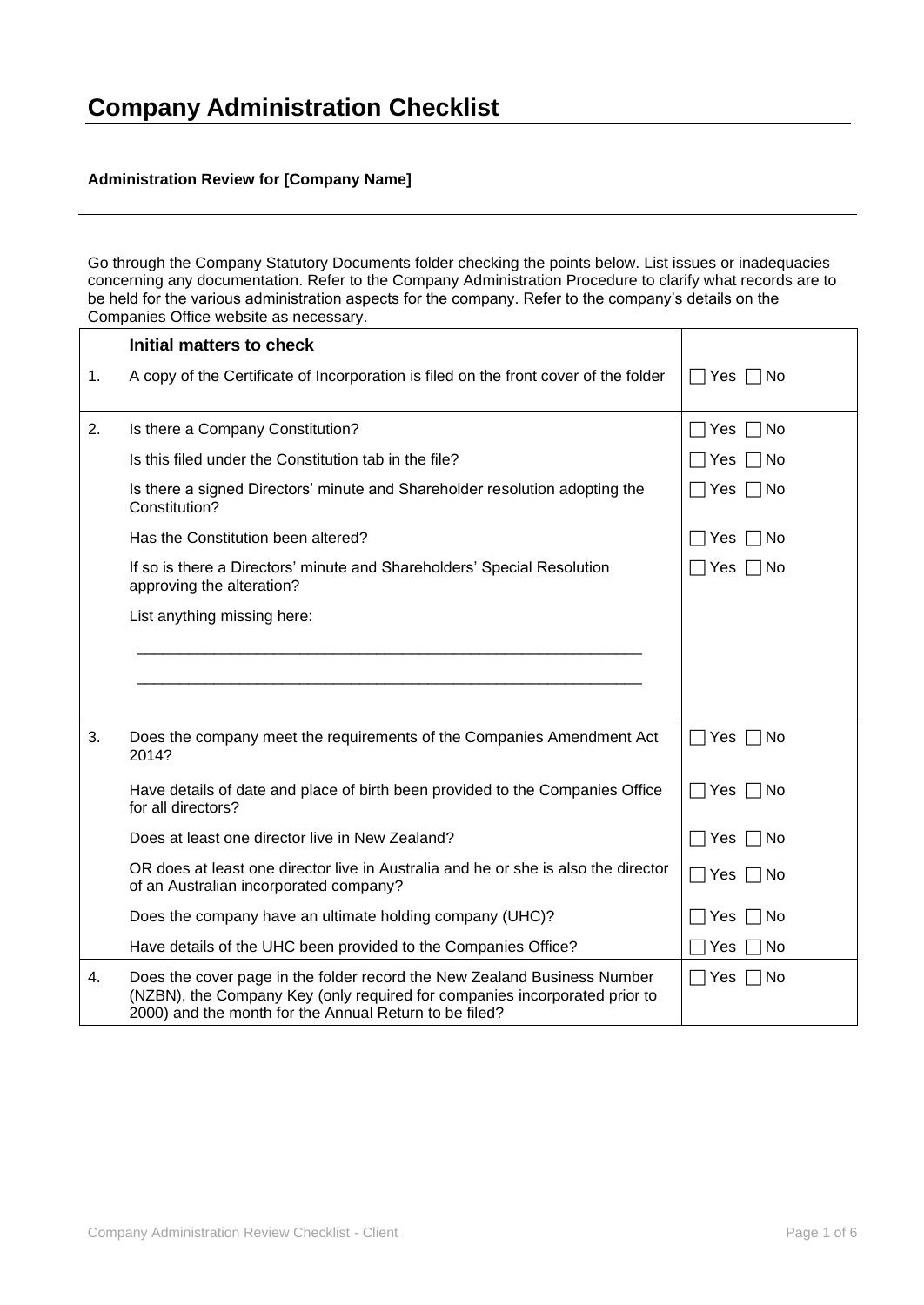|    | <b>Minutes and Certificates</b>                                                                                                                                                                                |                               |
|----|----------------------------------------------------------------------------------------------------------------------------------------------------------------------------------------------------------------|-------------------------------|
| 5. | Are all required Directors' meeting minutes (within the last 7 years) up-to-date,<br>properly signed and filed in chronological order behind the Directors' Meeting<br>minute index?                           | Yes $\Box$ No<br>$\mathsf{L}$ |
|    | List any inadequacies or missing minutes here:                                                                                                                                                                 |                               |
|    |                                                                                                                                                                                                                |                               |
|    |                                                                                                                                                                                                                |                               |
|    |                                                                                                                                                                                                                |                               |
| 6. | Does the Index of Minutes of Directors' Meetings record complete details of all<br>Directors' minutes held?                                                                                                    | Yes     No<br>$\mathsf{L}$    |
|    | List whatever needs to be updated here:                                                                                                                                                                        |                               |
|    |                                                                                                                                                                                                                |                               |
|    |                                                                                                                                                                                                                |                               |
| 7. | Are all required Shareholders' minutes and resolutions (for the last 7 years) up-<br>to-date, properly signed and filed in chronological order behind the<br>Shareholders' Minute index?                       | Yes $\Box$ No<br>$\mathsf{L}$ |
|    | List any inadequacies or missing minutes/resolutions here:                                                                                                                                                     |                               |
|    |                                                                                                                                                                                                                |                               |
|    |                                                                                                                                                                                                                |                               |
|    |                                                                                                                                                                                                                |                               |
| 8. | Does the Index of Minutes of Shareholders' Meetings record details of all of the<br>shareholder minutes/resolutions held?                                                                                      | $Yes \mid \text{No}$          |
|    | List whatever needs to be updated here:                                                                                                                                                                        |                               |
|    |                                                                                                                                                                                                                |                               |
|    |                                                                                                                                                                                                                |                               |
| 9. | Are Directors' Certificates held for the following? (Also refer to the accounting<br>file to assist with this step). This includes any Certificate that should have been<br>completed within the last 7 years: | Yes $\Box$ No                 |
|    | Consent to Act as Director<br>No<br>∃Yes                                                                                                                                                                       |                               |
|    | All payments made to a Director<br>No<br> Yes                                                                                                                                                                  |                               |
|    | All dividends paid<br>No<br>Yes                                                                                                                                                                                |                               |
|    | Any distributions made<br>No<br>Yes                                                                                                                                                                            |                               |
|    | List any missing Certificates here:                                                                                                                                                                            |                               |
|    |                                                                                                                                                                                                                |                               |
|    |                                                                                                                                                                                                                |                               |
|    |                                                                                                                                                                                                                |                               |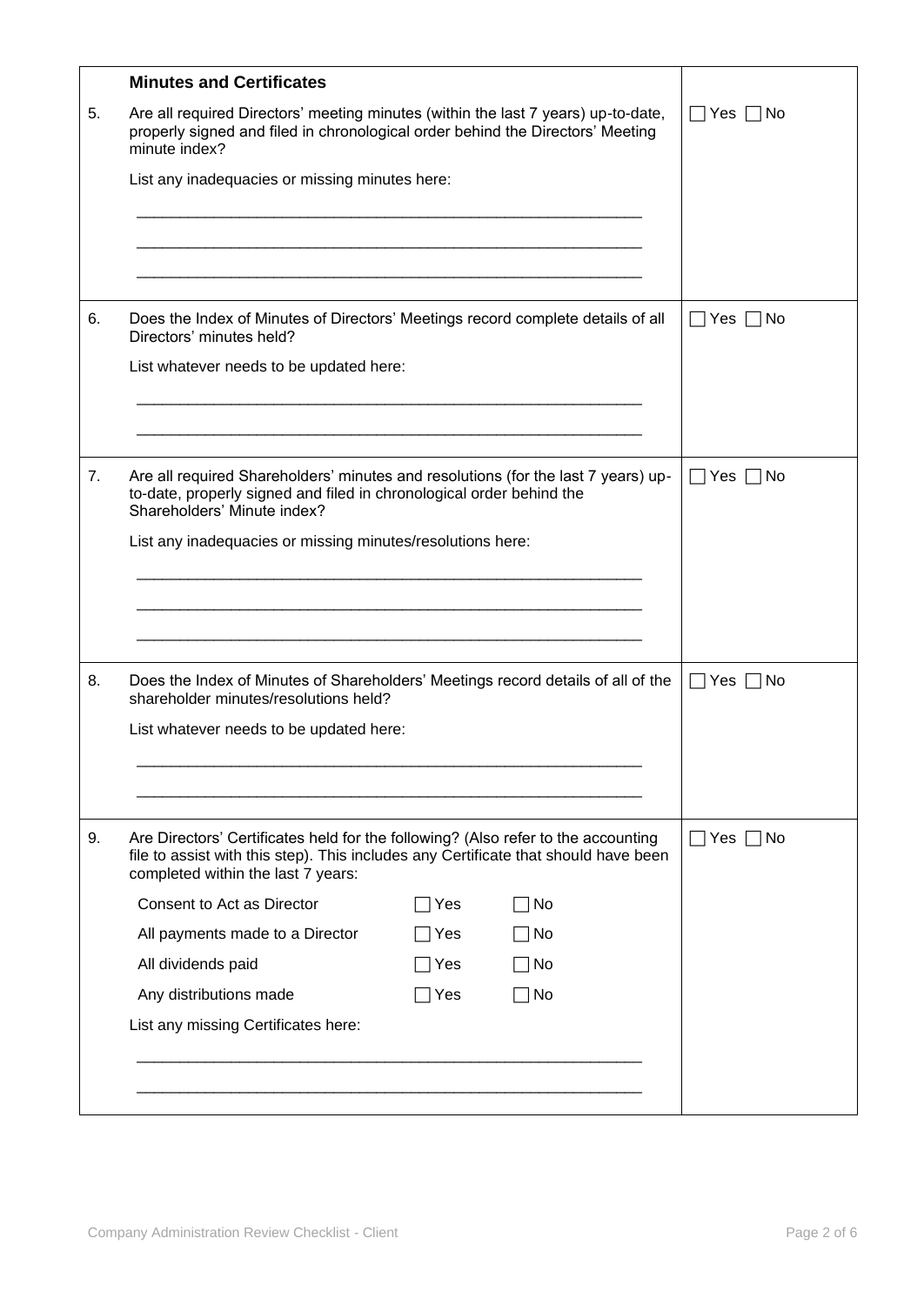| 10.<br>11. | Does the Index of Directors' Certificates record details of all Certificates held?<br>List whatever needs to be updated here:<br><b>Register of Directors</b><br>Does the Register of Directors record the full name and residential address of | Yes I<br>⊟ No<br>Yes    No         |
|------------|-------------------------------------------------------------------------------------------------------------------------------------------------------------------------------------------------------------------------------------------------|------------------------------------|
|            | all of the current directors?<br>List whatever needs to be updated here:                                                                                                                                                                        |                                    |
| 12.        | Does the Register of Directors record details of any director who has resigned?                                                                                                                                                                 | No<br>Yes.                         |
| 13.        | <b>Register of Directors' Interests</b><br>Check the following Register of Directors' Interests (filed under the Other<br>Registers tab) to make sure all relevant required information has been<br>recorded on these:                          |                                    |
|            | <b>Acquisition of Disposal of Shares</b>                                                                                                                                                                                                        |                                    |
|            | Has any share transaction involved a director?                                                                                                                                                                                                  | N/A<br>Yes:<br>∣No                 |
|            | If so, have details been recorded on this register?                                                                                                                                                                                             | N/A<br>Yes    No<br>$\blacksquare$ |
|            | <b>Register of Specific Disclosure of Interest</b>                                                                                                                                                                                              |                                    |
|            | Has any director had a direct interest in a transaction involving the company<br>and another party?                                                                                                                                             | ∏No<br>N/A<br>Yes                  |
|            | If so, have all details of the interest been recorded on the register?                                                                                                                                                                          |                                    |
|            |                                                                                                                                                                                                                                                 | N/A<br>Yes<br>N0                   |
|            | <b>Register of General Disclosure of Interest</b>                                                                                                                                                                                               |                                    |
|            | Has the company had transactions with another company that a current<br>director is associated with (e.g., company renting a property of a trust of which<br>a current director is a beneficiary)?                                              | N/A<br>Yes  <br>∣No                |
|            | If so have details of the interest been recorded on the register?                                                                                                                                                                               | N/A<br>Yes<br>No.                  |
|            | <b>Register of Directors' Remuneration and other benefits</b>                                                                                                                                                                                   |                                    |
|            | Have all details of any payments made by the Company to directors been<br>recorded on this register?                                                                                                                                            | ∏No<br>N/A<br>Yes:                 |
|            | <b>Register of Indemnities and Insurances</b>                                                                                                                                                                                                   |                                    |
|            | Has the company indemnified or insured any directors for their actions as<br>directors?                                                                                                                                                         | ∏No<br>N/A<br>Yes                  |
|            | This is only permitted if the constitution expressly permits it $-$ does the<br>constitution permit it?                                                                                                                                         | N/A<br>Yes<br>∣No                  |
|            | If so, have details been recorded on this register?                                                                                                                                                                                             | No<br>N/A<br>Yes                   |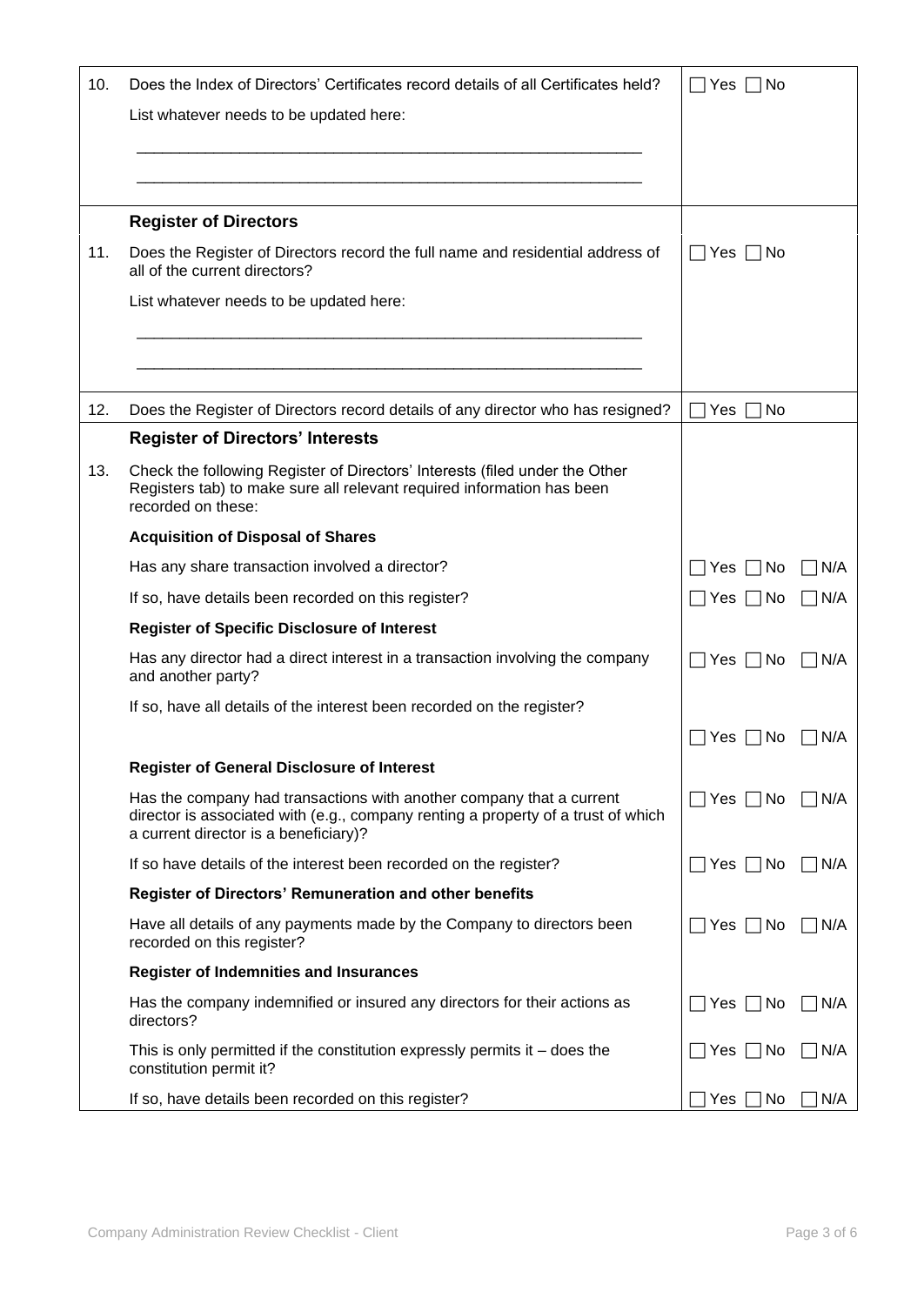|     | <b>Register of Use of Company Information</b>                                                                                                                                                                                                                                                                              |                      |      |
|-----|----------------------------------------------------------------------------------------------------------------------------------------------------------------------------------------------------------------------------------------------------------------------------------------------------------------------------|----------------------|------|
|     | If a director has used information that is only available to them by virtue of their<br>being a director, this should be entered on this register. Is this applicable?                                                                                                                                                     | $\Box$ Yes $\Box$ No | ∏N/A |
|     | Has the relevant information been recorded?                                                                                                                                                                                                                                                                                | No<br>Yes            | N/A  |
| 14. | Are there appropriate signed Directors' minutes held approving the relevant<br>directors' interests identified in No 13 above?                                                                                                                                                                                             | $\sqcap$ No<br>∏ Yes | N/A  |
|     | Comments:                                                                                                                                                                                                                                                                                                                  |                      |      |
|     |                                                                                                                                                                                                                                                                                                                            |                      |      |
|     |                                                                                                                                                                                                                                                                                                                            |                      |      |
|     | <b>Company Details Registers</b>                                                                                                                                                                                                                                                                                           |                      |      |
| 15. | Check the following Registers to ensure the correct information has been<br>recorded on these:                                                                                                                                                                                                                             |                      |      |
|     | <b>Register of Security Interests (PPSR)</b>                                                                                                                                                                                                                                                                               |                      |      |
|     | Has the company had any security interests registered over its assets or taken<br>out any security interests itself?                                                                                                                                                                                                       | $\Box$ Yes [<br>□No  |      |
|     | If so, are copies of all minutes & documentation held and are the details on the<br>register correct and up-to-date?                                                                                                                                                                                                       | $\Box$ Yes<br>No     |      |
|     | <b>Location of Registered Office</b>                                                                                                                                                                                                                                                                                       |                      |      |
|     | Are the details for the current Registered Office address and any previous<br>address for this correct and up-to-date?                                                                                                                                                                                                     | ∏ Yes  [<br>□No      |      |
|     | <b>Address for Service</b>                                                                                                                                                                                                                                                                                                 |                      |      |
|     | Are the details for the address for service and any previous address for this<br>correct and up-to-date?                                                                                                                                                                                                                   | ∏ Yes I<br>No        |      |
|     | Location of company records away from Registered Office                                                                                                                                                                                                                                                                    |                      |      |
|     | Are any company records being kept at another location other than the<br><b>Registered Office?</b>                                                                                                                                                                                                                         | Yes<br>No            |      |
|     | If so, have details been recorded on this register?                                                                                                                                                                                                                                                                        | $\Box$ Yes $\Box$ No |      |
|     | Comments:                                                                                                                                                                                                                                                                                                                  |                      |      |
|     |                                                                                                                                                                                                                                                                                                                            |                      |      |
|     |                                                                                                                                                                                                                                                                                                                            |                      |      |
|     | <b>Share Register</b>                                                                                                                                                                                                                                                                                                      |                      |      |
| 16. | Check the Share Registers as well as the Companies Office Search to ensure<br>the correct and up-to-date information has been recorded on these:                                                                                                                                                                           |                      |      |
|     | <b>Register of Shares Issued</b>                                                                                                                                                                                                                                                                                           |                      |      |
|     | This should show the original shares issued, to whom, and any subsequent<br>issue of new shares. Note: When a trust is a shareholder, the trust's name<br>cannot be entered on the share registers; all trustees' names must be shown<br>instead. The list on this register must be alphabetical. Are the details correct? | ̄  Yes  <br>l No     |      |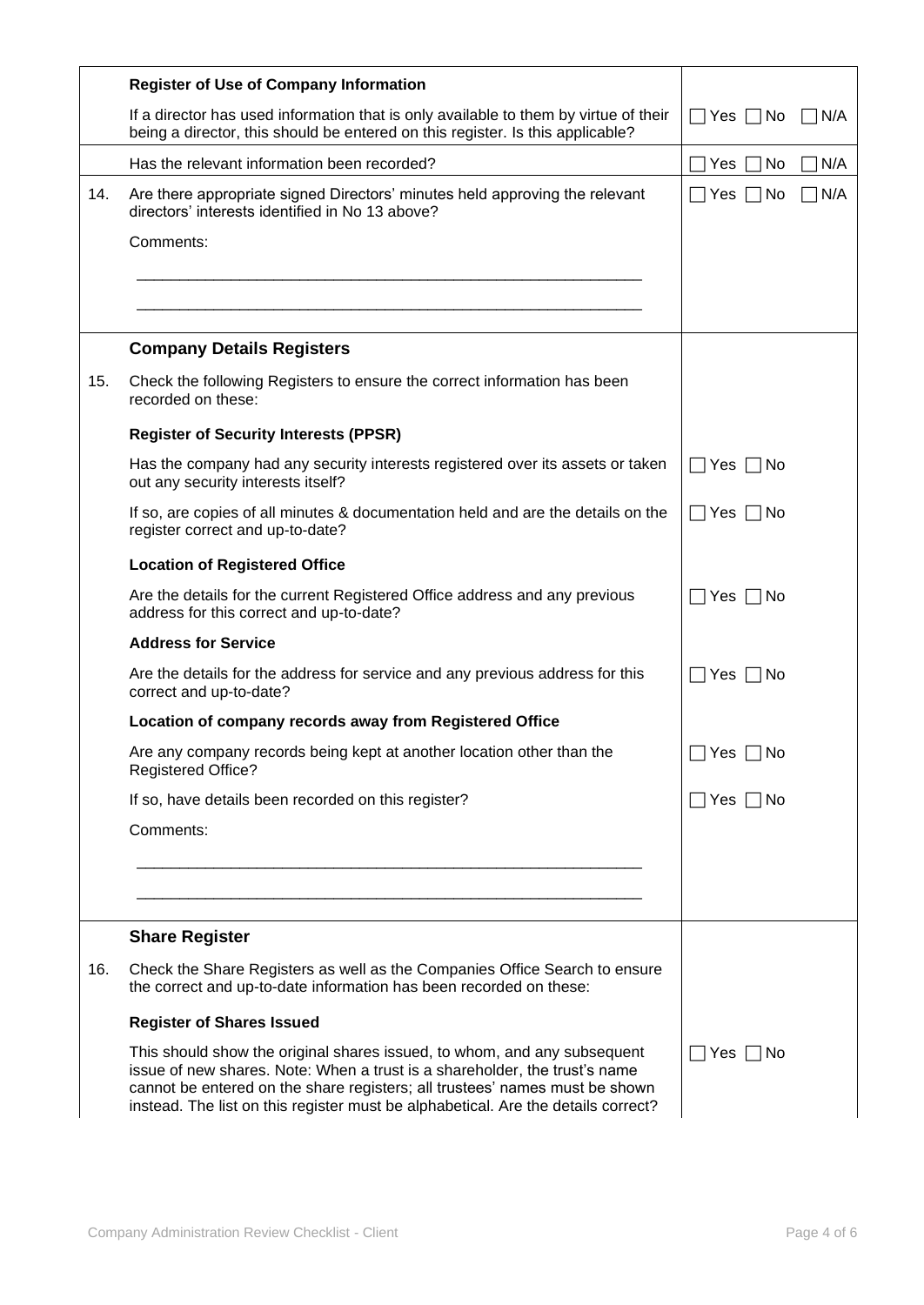|     | <b>Register of Share Transactions</b>                                                                                                                                                                                                                                         |                      |
|-----|-------------------------------------------------------------------------------------------------------------------------------------------------------------------------------------------------------------------------------------------------------------------------------|----------------------|
|     | This should show the names, last known address and number of shares held<br>for every person who has been a shareholder in the last 10 years. This should<br>also record the current balance of each current shareholder's shares. Are the<br>details correct and up-to-date? | $\Box$ Yes $\Box$ No |
|     | <b>Journal of Share transactions</b>                                                                                                                                                                                                                                          |                      |
|     | This should show the details of all share transfers completed within the last 10<br>years. Are the details correct and up-to-date?                                                                                                                                            | Yes    No            |
| 17. | Are signed minutes approving all share transfers and signed copies of the<br>share transfer forms held on the file?                                                                                                                                                           | $\Box$ Yes $\Box$ No |
|     | List any inadequacies or missing minutes or forms here:                                                                                                                                                                                                                       |                      |
|     |                                                                                                                                                                                                                                                                               |                      |
|     | <b>Other Matters to Check</b>                                                                                                                                                                                                                                                 |                      |
| 18. | <b>QC/LTC Status</b>                                                                                                                                                                                                                                                          |                      |
|     | Does the Company have QC or LTC status?                                                                                                                                                                                                                                       | No<br>Yes.           |
| 19. | Has any company transaction or event caused the QC/LTC status to be                                                                                                                                                                                                           | □No<br>∣Yes I        |
|     | revoked?                                                                                                                                                                                                                                                                      |                      |
|     | If so, has a new election been completed within the set timeframes (if<br>applicable) and is written confirmation from IRD held on the file?                                                                                                                                  | ∣Yes I<br>l No       |
|     | List any inadequacies here:                                                                                                                                                                                                                                                   |                      |
|     |                                                                                                                                                                                                                                                                               |                      |
|     |                                                                                                                                                                                                                                                                               |                      |
|     | <b>Major Transactions</b>                                                                                                                                                                                                                                                     |                      |
| 20. | Has the Company entered into any 'Major Transactions'?                                                                                                                                                                                                                        | No<br>Yes            |
| 21. | Is there a signed Directors' Resolution held detailing the transaction together                                                                                                                                                                                               | No<br>∣Yes           |
|     | with copies of associated documents for each time the Company has entered<br>into a Major Transaction? (This is required for every major transaction the<br>company has entered into)                                                                                         |                      |
|     | List any inadequacies here:                                                                                                                                                                                                                                                   |                      |
|     |                                                                                                                                                                                                                                                                               |                      |
|     |                                                                                                                                                                                                                                                                               |                      |
| 22. | Has any director declared an interest in any of the Major Transactions?                                                                                                                                                                                                       | No<br>Yes            |
| 23. | If yes, is there a Special Resolution and Entitled Persons Agreement signed by<br>the Shareholders approving the Directors Resolution? (These are required to<br>be held for every major transaction the company has entered into)                                            | Yes<br>No            |
|     | List any inadequacies here:                                                                                                                                                                                                                                                   |                      |
|     |                                                                                                                                                                                                                                                                               |                      |
|     |                                                                                                                                                                                                                                                                               |                      |